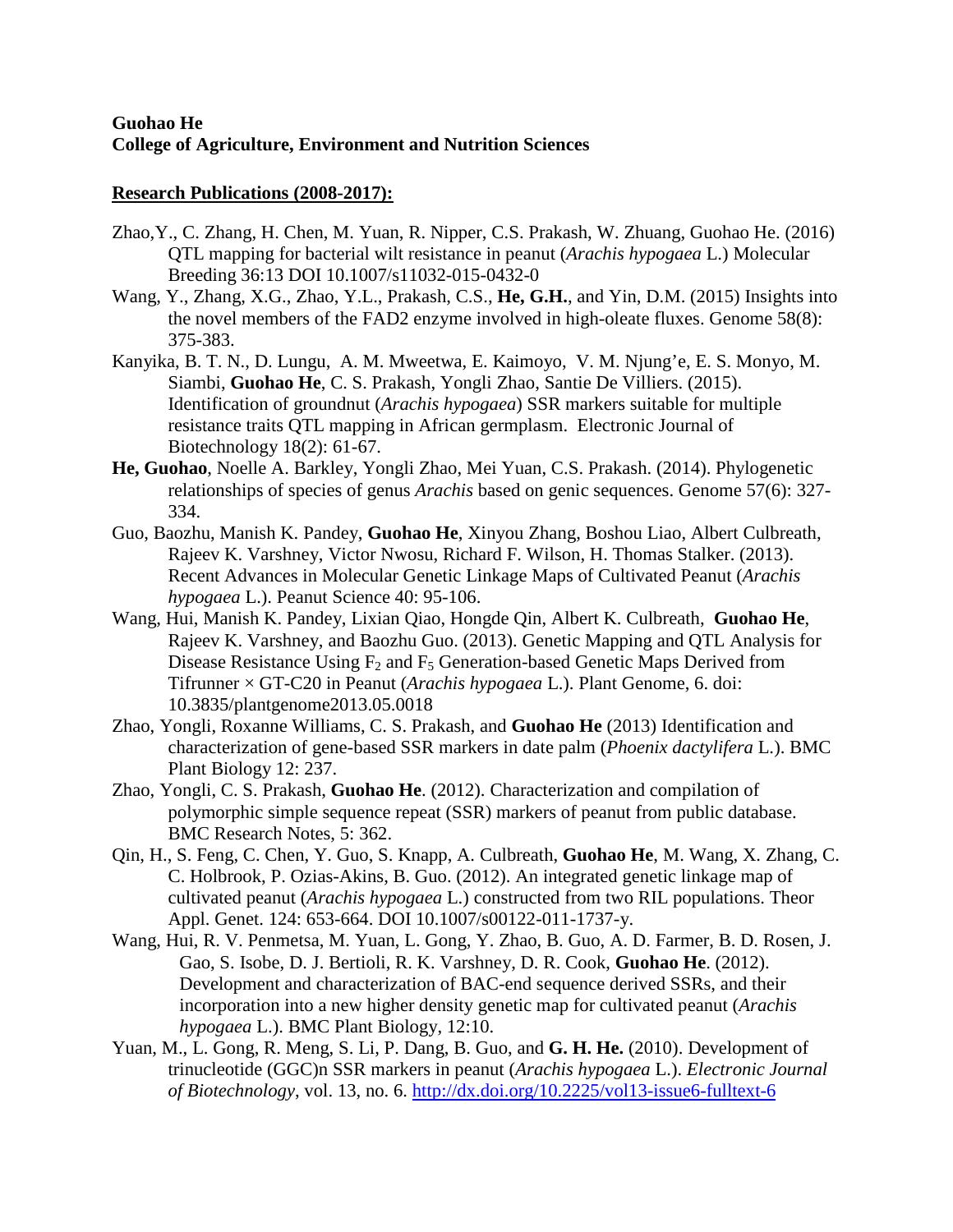- Varshney, R. K., R. V. Penmetsa, S. Dutta, P. L. Kulwal, R. K. Saxena, S. Datta, T. R. Sharma, B. Rosen, N. Carrasquilla-Garcia, A. D. Farmer, A. Dubey, K. B. Saxena, J. Gao, B. Fakrudin, M. N. Singh, B. P. Singh, K. B. Wanjari, M. Yuan, R. K. Srivastava, A. Kilian , H. D. Upadhyaya, N. Mallikarjuna, C. D. Town, G. E. Bruening, **G.H. He**, G. D. May, R. McCombie, S. A. Jackson, N. K. Singh, D. R. Cook. 2010. Pigeonpea genomics initiative (PGI): an international effort to improve crop productivity of pigeonpea (*Cajanus cajan* L.). Mol Breeding, 26: 393-408.
- Wang, Yu, Benjamin Rosen,Jessica Scoffield, Marceline Egnin, Desmond Mortley, S. Steiner, Douglas R. Cook, and **Guohao He** . (2010) Isolation and analysis of resistance gene homologs (RGHs) in sweet potato. Plant Breeding, 129 (5): 519-525.
- Varshney, R.K., D.J. Bertioli, M.C. Moretzsohn, V. Vadez, L. Krishramurthy, R. Aruma, S.N. Nigam, B.J. Moss, K. Seetha, K. Ravi, **G.H. He**, S.J. Knapp, D.A. Hoisington. (2009) The first SSRbased genetic linkage map for cultivated groundnut (*Arachis hypogaea* L.). Theor Appl Genet. 118 (4): 729-39.

## **Abstracts and Contributed Papers at Meetings (2008-2017):**

- Lee C, Yuan M, Prakash CS, **He G** (2016) Alleviating peanut allergy using the CRISPR/Cas system. APRES July, 2016, Clearwater, FL.
- Yang H, Hu Y, Li P, Liu R, Zhu L, Han S, Yuan M, **He G** (2016) Genetic diversity of local peanut varieties in Henan of China based on SSR markers. APRES July 2016, Clearwater, FL.
- Zhao Y, Zhang C, Zhuang WJ, Yuan M, Nipper R, Prakash CS, **He G** (2015) Single nucleotide polymorphism (SNP) markers linked to bacterial wilt resistance in peanut. APRES July 2015.
- Zhao Y, Zhang C, Zhuang WJ, Yuan M, Nipper R, Prakash CS, **He G** (2014) QTL mapping for bacterial wilt resistance in peanut (*Arachis hypogaea* L.). APRES July 8-10, 2014, San Antonio.
- Zhao Y, Zhang C, Zhuang WJ, Yuan M, Nipper R, Prakash CS, **He G** (2013) Bulked segregant analysis (BSA) for rapidely identifying SNPs linked to bacterial wilt resistance in peanut. AAGB July 2013, Zhengzhou, China.
- Zhuang WJ, Zhang C, Chen H, Zheng YX, Cai CT, **He G**, Zhuang CH (2013) Cloning and characterization of resistance genes to bacterial wilt in peanut. AAGB 2013.
- Guo B, Pandey M, Qiao L, Wang H, Culbreath A, Varshney R, Holbrook C, **He G** (2013) Revisiting T-population derived from Tifrunner x GT-C20 for achieving high dense genetic maps and detecting disease resistance QTLs in peanut. AAGB 2013.
- Roxanne Williams, Yongli Zhao, C. S. Prakash, **Guohao He.** (2012) Development and characterization of EST sequences containing SSR in date palm (*Phoenix dactylifera* L.). Professional Agricultural Workers Conference Proceedings, Tuskegee, AL, December 2- 4, 2012.
- De Villiers S.M., **He G.,** Prakash C., Zhao Y., Njunge V., Monyo E.S., Mweetwa A.M., Kaimoyo E. (2012). Identification of groundnut SSR markers suitable for multiple resistance QTL mapping in African germplasm. October 2012, Genetics and Genomics in Legume. India.
- Varshney, R., C. Gowda, T. Radhakrishnan, G. Bhimana, M. Pandey, V. Sujay, R.Koppolu, V. Vadez, S. Nigam, H. Upadhyaya, Y. Khedikar, S. Isobe, **G.H. He**, D. Bertioli, S. Knapp,